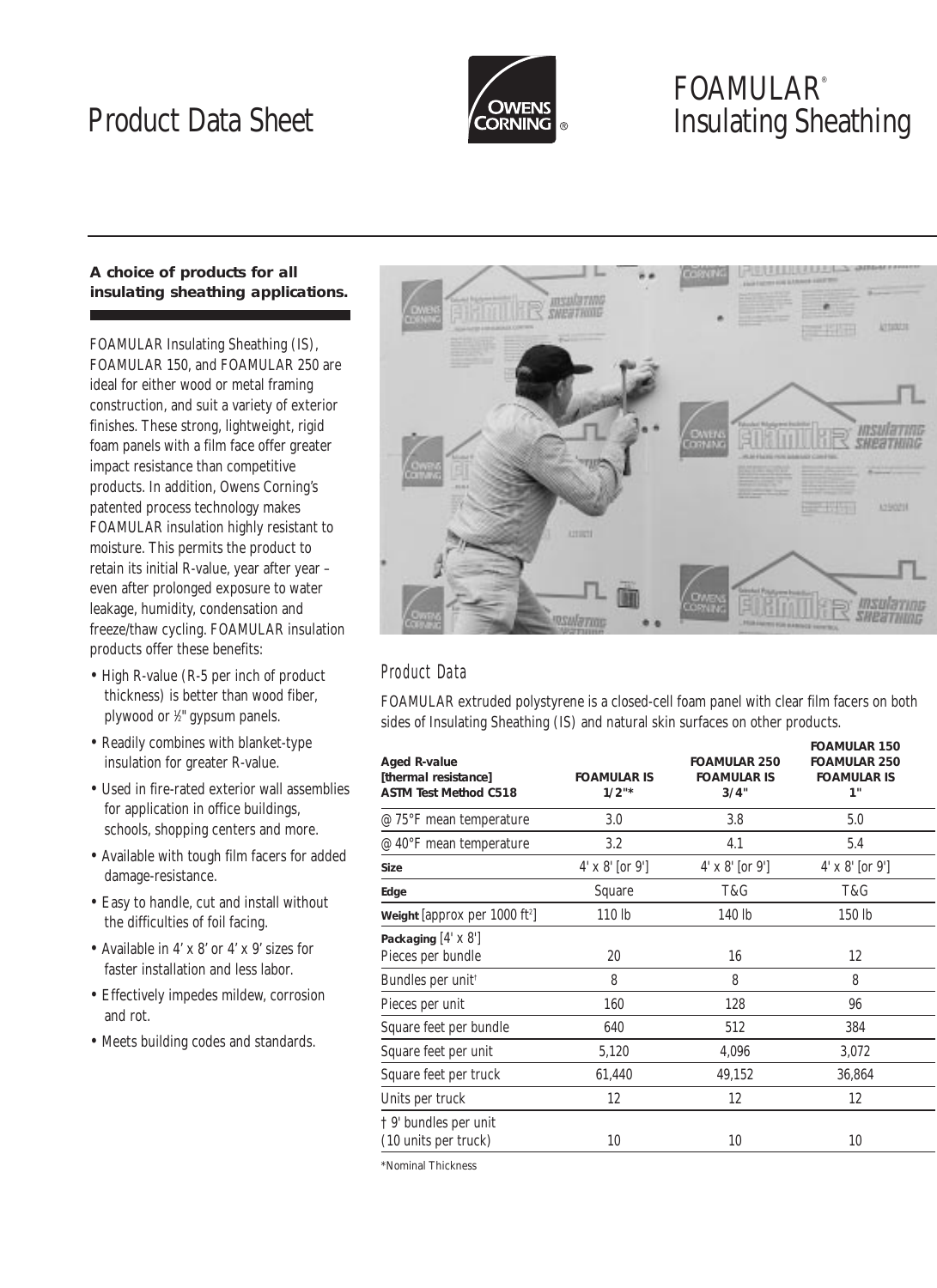

# FOAMULAR® Insulating Sheathing

# Product Application

- Used as sheathing over all exterior walls in wood or metal framing construction, FOAMULAR insulation creates an effective insulating envelope over the entire structure
- For re-siding applications, FOAMULAR insulation can be installed directly over the existing siding to reduce air infiltration and create a smooth siding surface for the new siding.

# Technical Information

- FOAMULAR insulation is a non-structural material, and must be installed on framings that are independently structurally adequate to meet required construction and service loading conditions.
- FOAMULAR insulation is practical for all buildings under normal temperature conditions but should not be used in contact with chimneys, heater vents, steam pipes or other surfaces where temperatures exceed 165°F. It is not recommended for applications where sustained temperatures exceed 150°F.
- All constructions should be evaluated for necessity of providing vapor retarders. See the current ASHRAE Handbook of Fundamentals.

For more technical information and installation directions, consult the FOAMULAR Tech Guide, Sweets catalog or product packaging.

# Typical Physical Properties(1)

| 17 Prodit 1117 Stoat TTO Portlos                                                                    | <b>Product/Values</b>                |                        |                        |                       |                              |  |
|-----------------------------------------------------------------------------------------------------|--------------------------------------|------------------------|------------------------|-----------------------|------------------------------|--|
| Property (units)                                                                                    | <b>ASTM</b><br>Method <sup>(2)</sup> | <b>FOAMULAR</b><br>250 | <b>FOAMULAR</b><br>150 | <b>FOAMULAR</b><br>IS | <b>FOAMULAR</b><br>Half-inch |  |
| Thermal conductivity max.<br>K- [Btu x in/ft <sup>2</sup> x hr x $\mathrm{PF}$ max.] <sup>(3)</sup> |                                      |                        |                        |                       |                              |  |
| @ 75°F mean temperature                                                                             | C <sub>518</sub>                     | 0.20                   | 0.20                   | 0.20                  | 0.20                         |  |
| @ 40°F mean temperature                                                                             |                                      | 0.18                   | 0.18                   | 0.18                  | 0.18                         |  |
| Flexural strength <sup>(4)</sup><br>Average min.                                                    | C203                                 | 75                     | 60                     | 65                    | 80                           |  |
| Water absorption<br>(Max. % by volume) <sup>(5)</sup>                                               | C <sub>272</sub>                     | 0.1                    | 0.1                    | 0.1                   | 0.05                         |  |
| Water vapor permeance<br>(Max. perm.) <sup>(6)</sup>                                                | E96                                  | 1.1                    | 1.1                    | 0.2                   | 1.2                          |  |
| Water affinity                                                                                      |                                      | hydrophobic            |                        |                       |                              |  |
| Water capillarity                                                                                   |                                      | none                   |                        |                       |                              |  |
| Dimensional stability<br>(Max. % change) $(7)$                                                      | D2126                                | 2.0                    | 2.0                    | 2.0                   | 2.0                          |  |
| Maximum service<br>Temperature, °F                                                                  |                                      | 165                    | 165                    | 165                   | 165                          |  |
| Flame spread <sup>(8)(9)</sup>                                                                      | E84                                  | 5                      | 5                      | 5                     | 5                            |  |
| Smoke developed <sup>(8)(9)(10)</sup>                                                               | E84                                  | 45-175                 | 45-175                 | 45-145                | 45-145                       |  |
| Oxygen index <sup>(8)</sup> (min.)                                                                  | D2863                                | 24                     | 24                     | 24                    | 24                           |  |
| Thermal expansion                                                                                   |                                      | $2.7 \times 10^{-5}$   | $2.7 \times 10^{-5}$   | $2.7 \times 10^{-5}$  | $2.7 \times 10^{-5}$         |  |
|                                                                                                     |                                      |                        |                        |                       |                              |  |

Notes: (1) Properties listed are representative values based upon most recent product quality audit data. Based on 1" thickness except for FOAMULAR Half-inch. For specification range limits, consult your sales representative. (2) Modified as required to meet ASTM C578. (3) Thermal resistance (R) of 1" thickness: 5.0 (at 75°F mean temperature), 5.4 (at  $40^{\circ}$ F [hr. x ft<sup>2</sup> x  $\circ$ F/Btu]). (4) Value at yield or 5% deflection. (5) Data ranges from 0.00 to value shown due to the level of precision of the test method. (6) Based on one-inch thick specimens. Consideration of the permeance data is preferred. (7) Data ranges from 0.0 to 2.0. (8) These laboratory tests are not intended to describe the hazard presented by this material under actual fire conditions. (9) Data from Underwriters Laboratories, Inc.® classified. See Classification Certificate U-197. (10) Thickness- and density-dependent, therefore a range of values is given.

### **Caution**

Combustible. This product will ignite if exposed to fire of sufficient heat and intensity. This product should be installed only with a gypsum board on the interior side of the wall. During shipping, storage, installation and use, this product should not be exposed to open flame or other ignition sources.

### **Note**

All products described here may not be available in all geographic markets. Consult your local sales office representative for more information.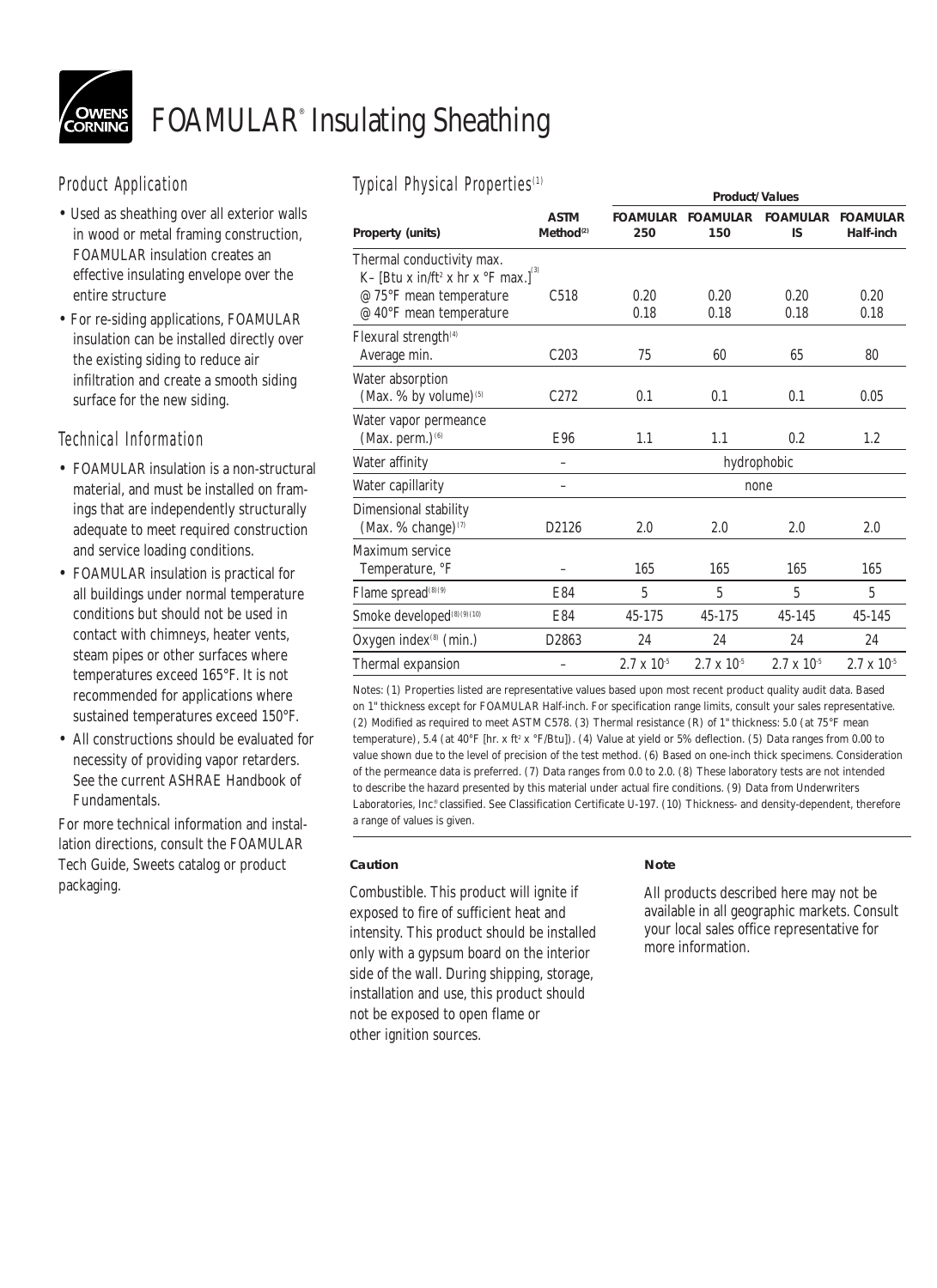#### Thermal Resistance R-values for Typical Frame Walls

|                               |                                   |                 | Design Thermal Resistance R-value<br>for FOAMULAR Insulation Thickness <sup>(1)</sup> |               |             |  |
|-------------------------------|-----------------------------------|-----------------|---------------------------------------------------------------------------------------|---------------|-------------|--|
| <b>Exterior Finish</b>        | Insulating Blanket Thickness (in) |                 | $1/2$ " (R-3)                                                                         | $3/4$ " (R-4) | $1''$ (R-5) |  |
| 3/4" Wood siding              | $3\frac{1}{2}$                    | R <sub>13</sub> | 18.50                                                                                 | 19.45         | 20.76       |  |
| $(R-1.05)$                    | 6"                                | R <sub>19</sub> | 24.50                                                                                 | 25.45         | 26.76       |  |
| 1/2" Plywood/hardboard siding | $3\frac{1}{2}$ "                  | R <sub>13</sub> | 18.07                                                                                 | 19.02         | 20.33       |  |
| $(R-.62)$                     | 6"                                | R <sub>19</sub> | 24.07                                                                                 | 25.02         | 26.33       |  |
| Vinyl siding                  | $3\frac{1}{2}$ "                  | R <sub>13</sub> | 18.16                                                                                 | 19.11         | 20.42       |  |
| $(R-.71)$                     | 6"                                | R <sub>19</sub> | 24.16                                                                                 | 25.11         | 26.42       |  |
| 4" Face brick                 | $3\frac{1}{2}$ "                  | R <sub>13</sub> | 18.90                                                                                 | 19.85         | 21.16       |  |
| $(R-.44)$                     | 6"                                | R <sub>19</sub> | 24.90                                                                                 | 25.85         | 27.16       |  |
| 1" Stucco                     | $3\frac{1}{2}$                    | R <sub>13</sub> | 17.65                                                                                 | 18.60         | 19.91       |  |
| $(R-.20)$                     | 6"                                | R <sub>19</sub> | 23.65                                                                                 | 24.60         | 25.91       |  |

Note: (1) Resistances are calculated, including Inside/Outside air films, based upon procedures and design values for all components at 75°F mean temperature from 1997 ASHRAE Handbook of Fundamentals.

#### **FOAMULAR Insulation Used with Wood Stud Framing Application**

*(Shown in 1-hour fire-rated assembly. Design No. U330)*



**FOAMULAR Insulation Used with Metal Frame Application** *(Shown in 1-hour fire-rated assembly. Design No. U460)*

FOAMULAR Insulation used with steel stud framng application.



Standards and Code Compliance

- Accepted by code authorities under the following research reports: BOCAI 91-54; ICBO 3628 and SBCCI & ESI 9727.
- Meets HUD/FHA Use of Materials Bulletin No. 71 for sheathing and ASTM C-578
- Underwriters Laboratories, Inc.® classified; see Certificate U-197.

#### **Fire Rated Stud Wall Assemblies**

For fire rated wall assembly construction, refer to current edition of Underwriter's Laboratories, Inc. Fire Resistance Directory, Design No.'s U326, U330 (wood studs); U460, V414 (steel studs); U902, U912 (masonry).

#### Customer Order Centers

- Illinois: Rockford (800) 255-4646 FAX: (800) 553-7465
- Ohio: Tallmadge (800) 221-7888 FAX: (800) 238-8760
- Washington: Tacoma (800) 255-4646

**Technical information:**  (800) 828-7155

**Export sales office:** (330) 633-1105

FOAMULAR insulation is produced by Owens Corning's patented HYDROVAC® process technology.

For more information on the Owens Corning family of home building products, contact your Owens Corning dealer, call 1-800-GET -PIN K or access our Web site:

www .owenscor ning.com